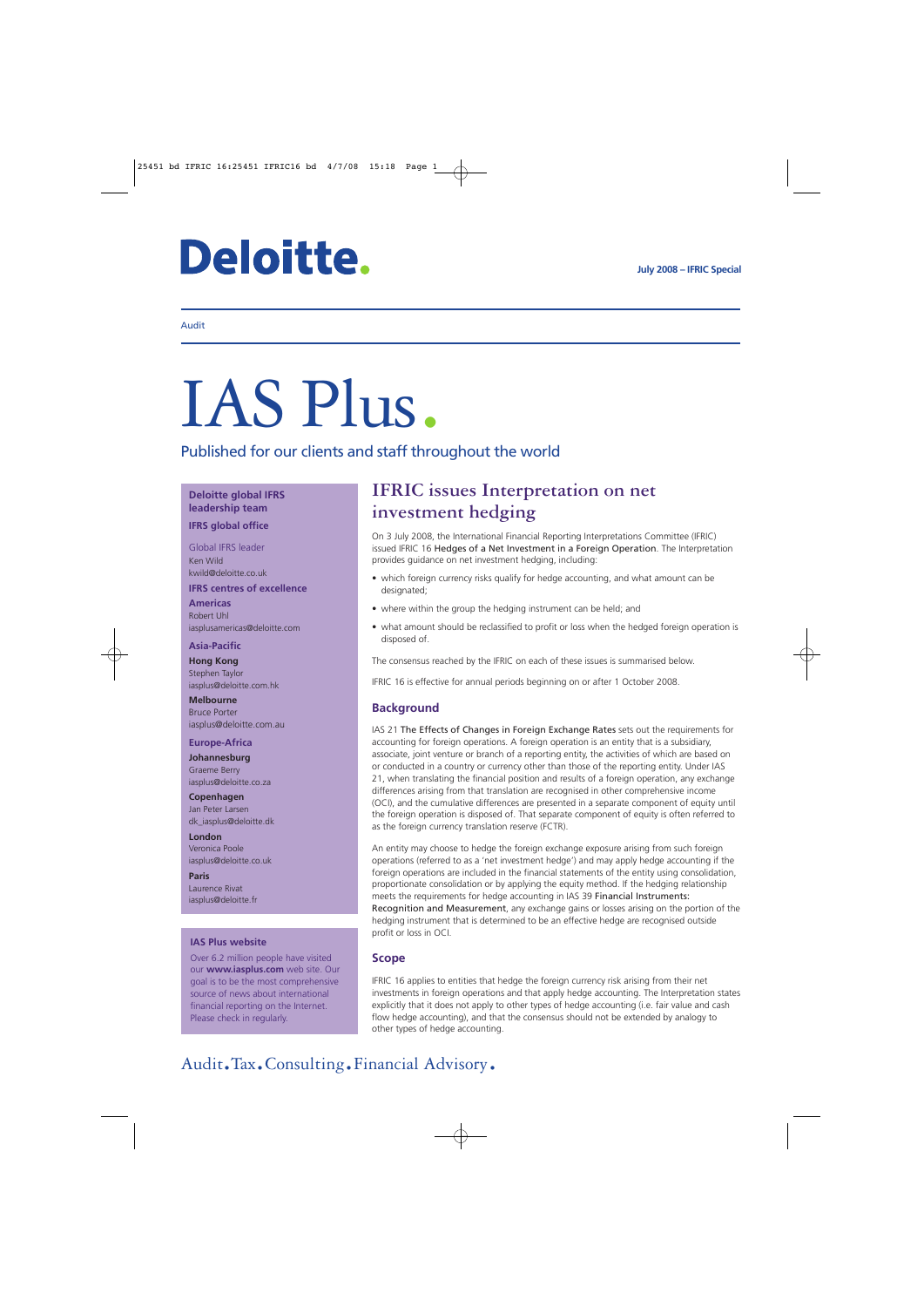For the remainder of this newsletter, the discussion refers to hedging a foreign operation that is a subsidiary in the consolidated financial statements, as this is the most common hedge relationship. IFRIC 16 applies equally to hedges of net investments in associates and jointly controlled entities that are accounted for by applying equity accounting or, in the latter case, by using proportionate consolidation. Also, the Interpretation applies to financial statements that include branches that qualify as foreign operations.

#### **Consensus**

#### **Which foreign currency risks qualify for hedge accounting, and what amount can be designated?**

Divergence had emerged in practice as to what risks could be designated as hedged risks for hedge accounting purposes. Specifically, some entities considered that the hedged risk could incorporate the exchange differences arising between the functional currency of the foreign operation and the presentation currency used in the consolidated financial statements of the parent entity.

The IFRIC has disagreed with this viewpoint, and has concluded that the eligible risk is restricted to the exchange differences arising between the functional currency of a parent and the functional currency of the foreign operation.

The IFRIC has also come to the following conclusions.

- For the purpose of identifying the hedged risk, it is irrelevant whether the net investment is held by the parent directly or indirectly. Any foreign currency risk arising between the functional currency of a foreign operation and the functional currency of an immediate, intermediate or the ultimate parent is eligible for hedge accounting.
- The amount that may be designated as a hedged item in a net investment hedge is limited to the carrying amount of the net assets of the foreign operation included in the consolidated financial statements of the parent.
- Any foreign currency risk arising from a net investment in a foreign operation may qualify for hedge accounting only once in the consolidated financial statements. Therefore, if the same risk arising from the same net assets of a foreign operation is hedged by more than one parent within the group (e.g. by both a direct and an indirect parent), only one hedging relationship will qualify for hedge accounting in the consolidated financial statements of the higher-level parent. In preparing its consolidated financial statements, the higher-level parent can choose to reverse the hedge accounting at the lower parent entity level and start afresh, or it can maintain the hedge accounting at the lower parent entity level and identify whether any incremental foreign currency risk has been hedged at the higher level which qualifies of hedge accounting.

#### **Where within the group can the hedging instrument be held?**

A hedging instrument in a net investment hedge may be a derivative or a non-derivative financial instrument, and it may be held by any entity or entities within the group (other than the foreign operation that is itself being hedged). This is the case provided that the designation, documentation and effectiveness requirements of IAS 39.88 are satisfied. In particular, it is important that the hedging strategy of the group is clearly documented because of the possibility of different designations at different levels of the group.

The Interpretation also clarifies that, for the purpose of testing hedge effectiveness for a net investment hedge, the change in the fair value of the hedging instrument is computed by reference to the functional currency of the parent entity against whose functional currency the hedged risk is measured, in accordance with the hedge accounting documentation. All changes in fair value of the hedging instrument are taken into account in testing effectiveness, irrespective of whether (in the absence of hedge accounting) those changes would be recognised in profit or loss, in OCI, or both.

The assessment of effectiveness is not affected by the type of hedging instrument (derivative or non-derivative) nor by the method of consolidation ('direct' or 'indirect' (also known as 'step-by-step') – see IFRIC 16 for a description of these approaches).